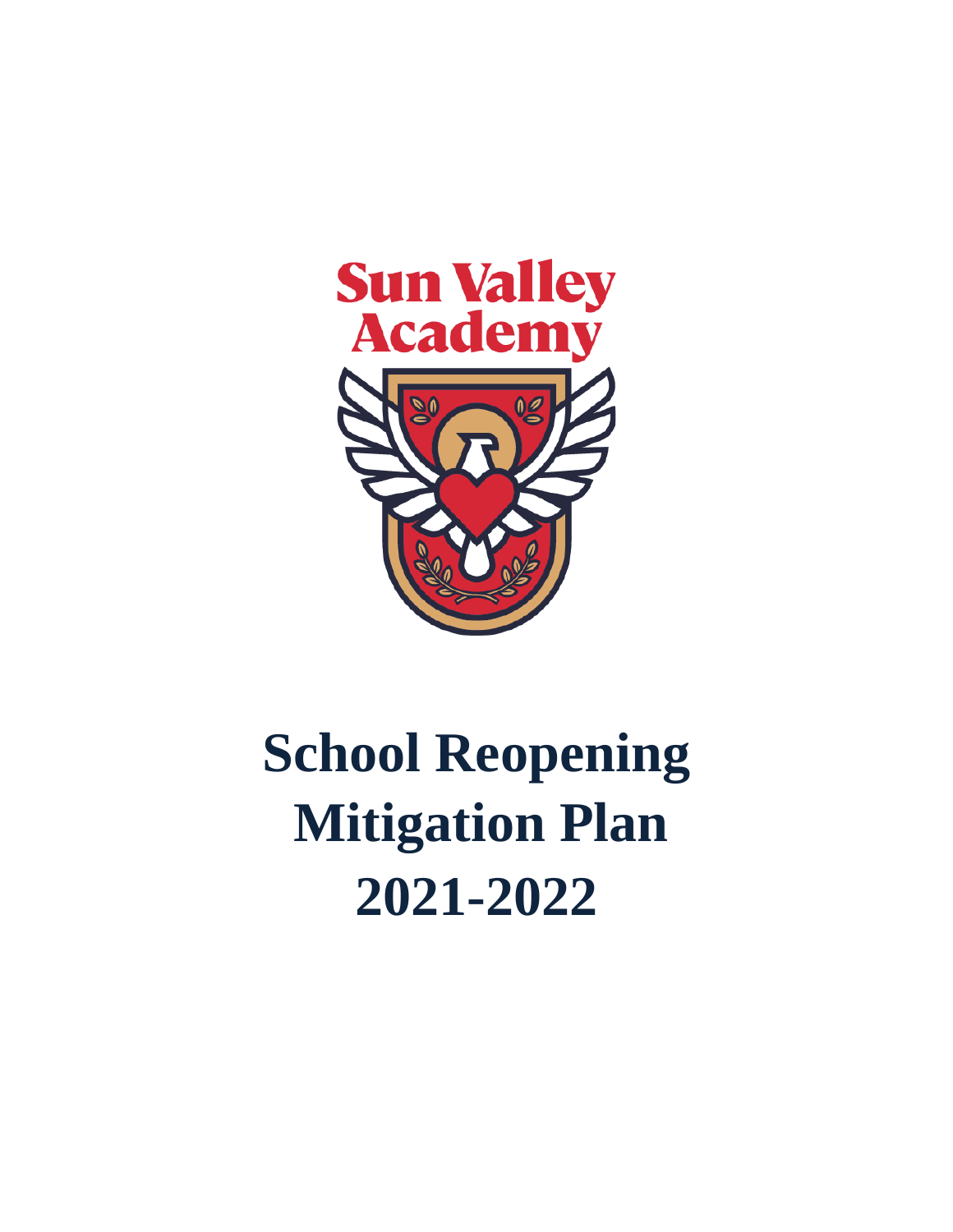|  | <b>TABLE OF CONTENTS</b> |
|--|--------------------------|
|--|--------------------------|

| INTRODUCTION<br>$\mathbf{1}$ |                                                     |              |
|------------------------------|-----------------------------------------------------|--------------|
| Ι.                           | REOPENING PROCESSES                                 | 1            |
|                              | A. STAFFING                                         | $\mathbf{1}$ |
|                              | <b>B.</b> TRAINING                                  | 2            |
| П.                           | PROCEDURES FOR COVID-19 SYMPTOMS OR A POSITIVE TEST | 2            |
| Ш.                           | STEP TWO PROTOCOLS: STUDENTS ON CAMPUS              | 3            |
|                              | A. DAILY SCREENING                                  | 3            |
|                              | <b>B. HANDWASHING</b>                               | 4            |
|                              | C. ENHANCED SOCIAL DISTANCING                       | 5            |
|                              | D. STUDENT BELONGINGS/MATERIALS                     | 8            |
|                              | E. CLEANING AND DISINFECTING                        | 8            |
|                              | FIELDTRIPS/ASSEMBLIES/EXTRACURRICULARS<br>F.        | 9            |
|                              | G. SCHOOL NURSE/HEALTH AIDE                         | 9            |
|                              | H. ACKNOWLEDGMENT OF SCHOOL PROTOCOLS               | 9            |
| IV.                          | STEP TWO PROTOCOLS: EMPLOYEES ON CAMPUS             | 10           |
|                              | A. EXPOSURE ASSESSMENT                              | 10           |
|                              | <b>B. DAILY SCREENING</b>                           | 10           |
|                              | C. HANDWASHING                                      | 10           |
|                              | D. ENHANCED SOCIAL DISTANCING                       | 11           |
|                              | E. CLOTH FACE COVERINGS                             | 11           |
|                              | $F_{\cdot}$<br><b>CLEANING AND DISINFECTING</b>     | 11           |
| V.                           | STEP THREE PROTOCOLS: STUDENTS ON CAMPUS            | 12           |
|                              | <b>INTRODUCTION</b><br>A.                           | 12           |
|                              | <b>SOCIAL DISTANCING</b><br>В.                      | 12           |
|                              | $C_{\cdot}$<br><b>TRIPS &amp; ACTIVITIES</b>        | 13           |
|                              | D. ESSER III FUNDING                                | 13           |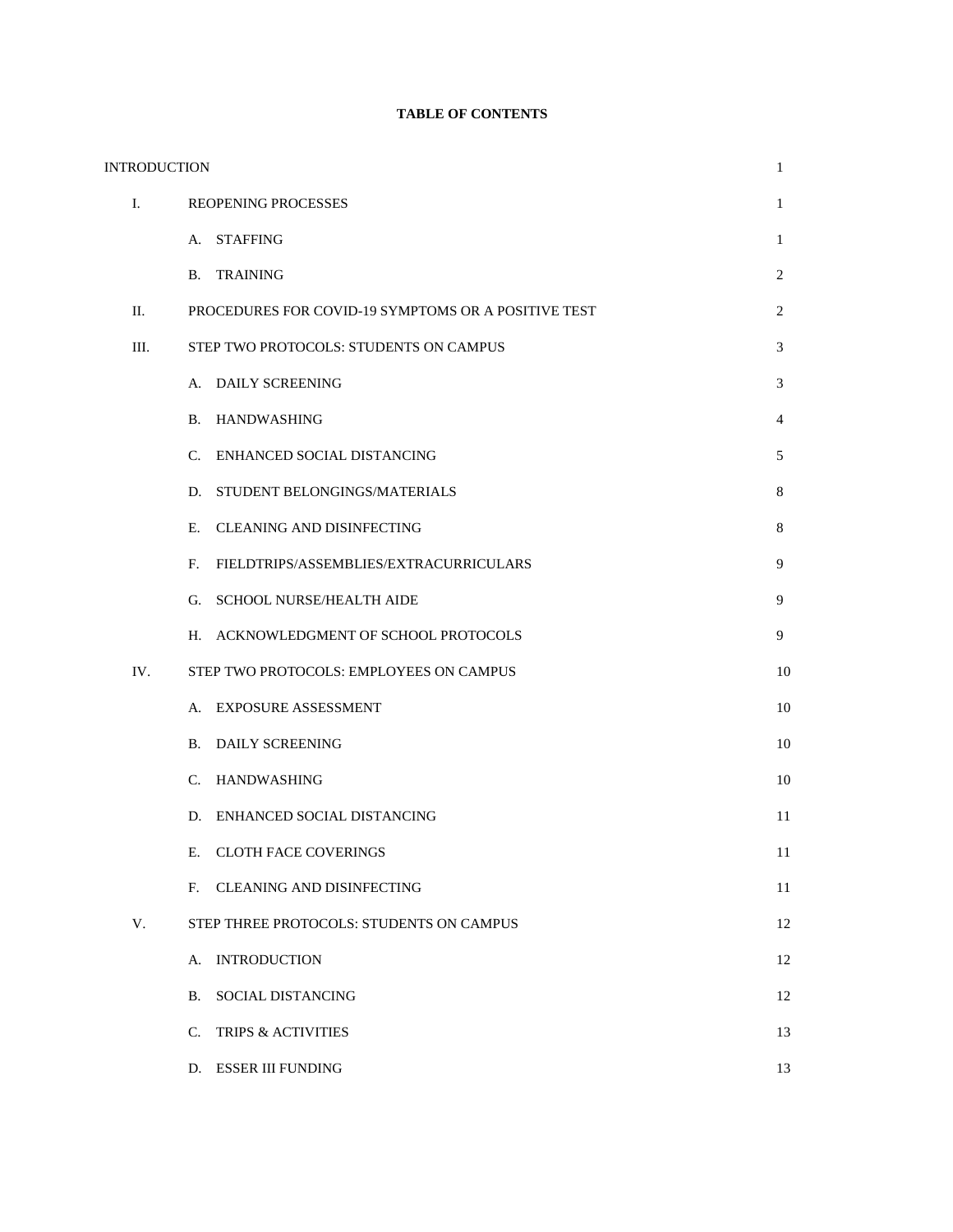### **INTRODUCTION**

Sun Valley Academy (SVA) will ensure the recommended health and safety actions are in place throughout the 2021-2022 academic year, which is predicated on the ADHS Safely Returning to In-Person Instruction Benchmarks. SVA will be prepared for a safe and healthy school environment for our scholars and staff through preparation, training, and continuous monitoring. Normal procedures for student and/or employee requests for reasonable accommodations due to a disability will be followed.

The protocols outlined below will be implemented across all School sites.

## **I. REOPENING PROCESSES**

### **A. STAFFING**

- 1. At the School level, the site Principal will coordinate all messages to the public regarding reopening, possible closures, and other COVID-19 related information. The Director of Operations will ensure each campus has sufficient numbers of posters with messaging on handwashing, covering coughs and sneezes, mask use, etc., which will be placed throughout each building. In addition, posters will be located at site entrances reminding individuals not to enter if sick.
- 2. At each campus, the site Principal and Director of Operations or designee will coordinate social distancing protocols, including ensuring that student and staff schedules, as well as facilities, allow for the implementation of the protocols.
- 3. At each campus, The Director of Operations, a contracted (full-service) janitorial company, a full-time Building Maintenance Coordinator, and the site Office Manager will collaborate to effectively and efficiently execute the implementation of cleaning protocols, including ensuring that sufficient cleaning supplies are available to appropriate staff members daily.
- 4. At each campus, the site Principal and the school nurse/health aide, or another designee will coordinate and implement the protocols for screening students and staff. The aforementioned individuals will be responsible for:
	- Communicating any reported cases of COVID-19 among staff members to the Director of People & Culture and among students and families to the Director of Operations.
	- Informing the Director of Operations if absences of students and staff on any given day is above 10% or if there appears to be a cluster of respiratory-related illnesses.
- 5. The Special Education and 504 team will coordinate with site-based case managers to ensure the needs of students are being met in the context of implementing these safety protocols.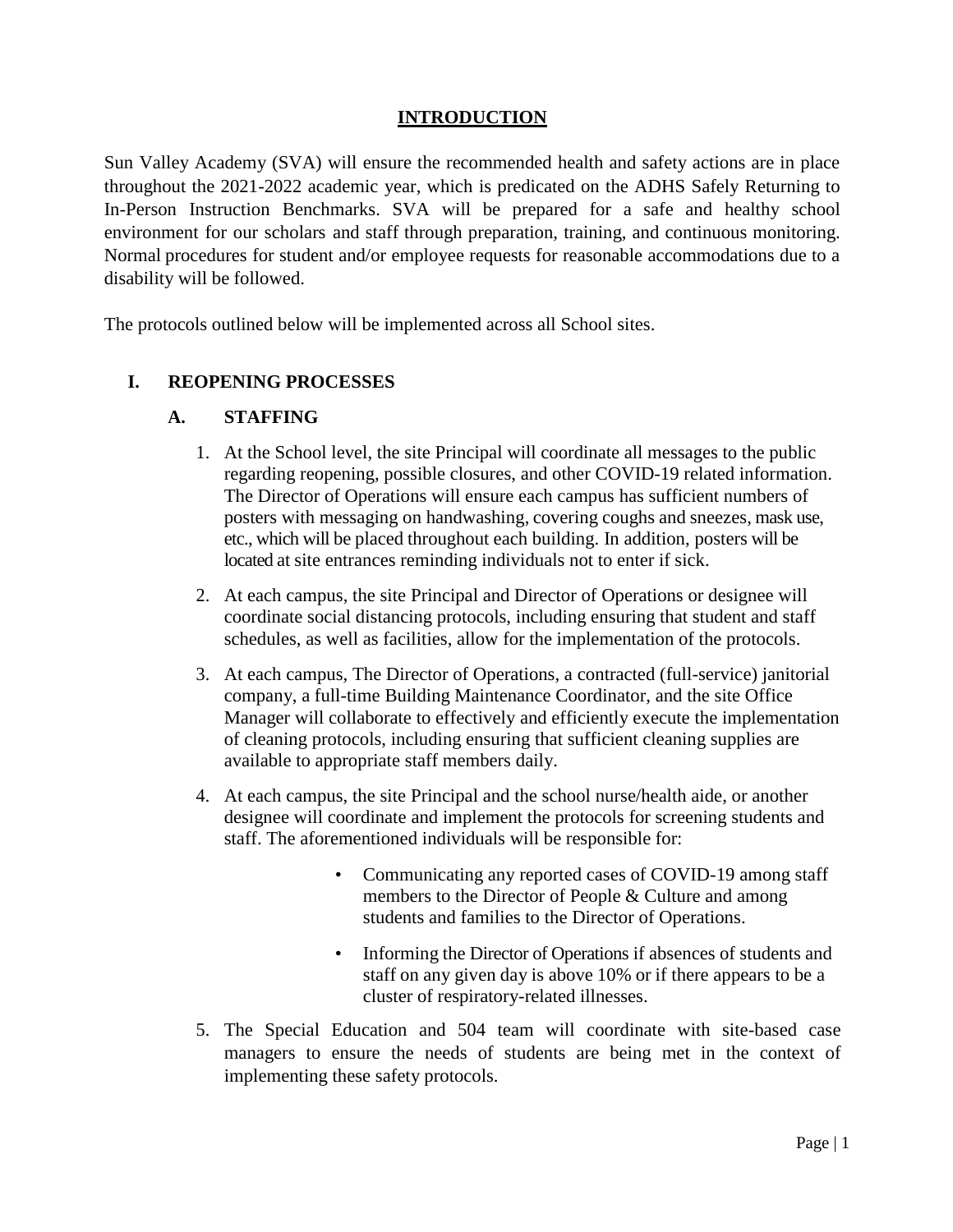# **B. TRAINING**

- 1. All staff members will be trained on the proper implementation of SVA COVID-19 mitigation protocols. Training will include proper use of PPE and supplies, cleaning and disinfecting, and other measures. Trainings must be debriefed with supervisors and teams. The required trainings are listed below:
	- Coronavirus Awareness
	- CDC Coronavirus Guidelines
	- Cleaning and Disinfecting Your Workspace

# **II. IF A PERSON BECOMES SICK WITH COVID-19 SYMPTOMS OR REPORTS A POSITIVE COVID-19 TEST**

- 1. Immediately report the situation to the school Principal. The Principal will report all necessary information to the Director of Operations and the Office of People & Culture. Confidentiality must be maintained to the greatest extent possible.
- 2. If an employee develops COVID-19 symptoms at work, the employee will be separated from all students, staff, or visitors and arrangements will be made to send the employee home safely. If the employee can self-transport, the employee should leave the site. If the employee is not able to safely self-transport, staff will arrange to contact a family member, friend, or another method of transport to get the employee home or to a healthcare provider. If the employee appears to be in medical distress, 911 will be called.
- 3. If a student develops COVID-19 symptoms at school, the student will be separated from all other students and staff and sent to the nurse's office. The nurse/health aide or designated staff assigned to supervise the student will wear PPE or a cloth face covering and will maintain six feet distance from the student at all times unless there is an emergency. A parent/emergency contact will be called immediately to pick the student up. If the student appears to be in medical distress, 911 will be called.
- 4. Close off any areas that the symptomatic employee or student was in for a prolonged period; clean and disinfect those areas and all surfaces in the area. During that time, if feasible, open windows or outside doors to increase air circulation in the specified areas.
- 5. Determine whether other employees or students may have been exposed to the symptomatic individual. If so, notify those individuals (or, in the case of students, their parents) of the potential exposure. DO NOT disclose the name of the individual who has become sick. Notification should recommend that exposed individuals monitor their health closely, contact their health care provider if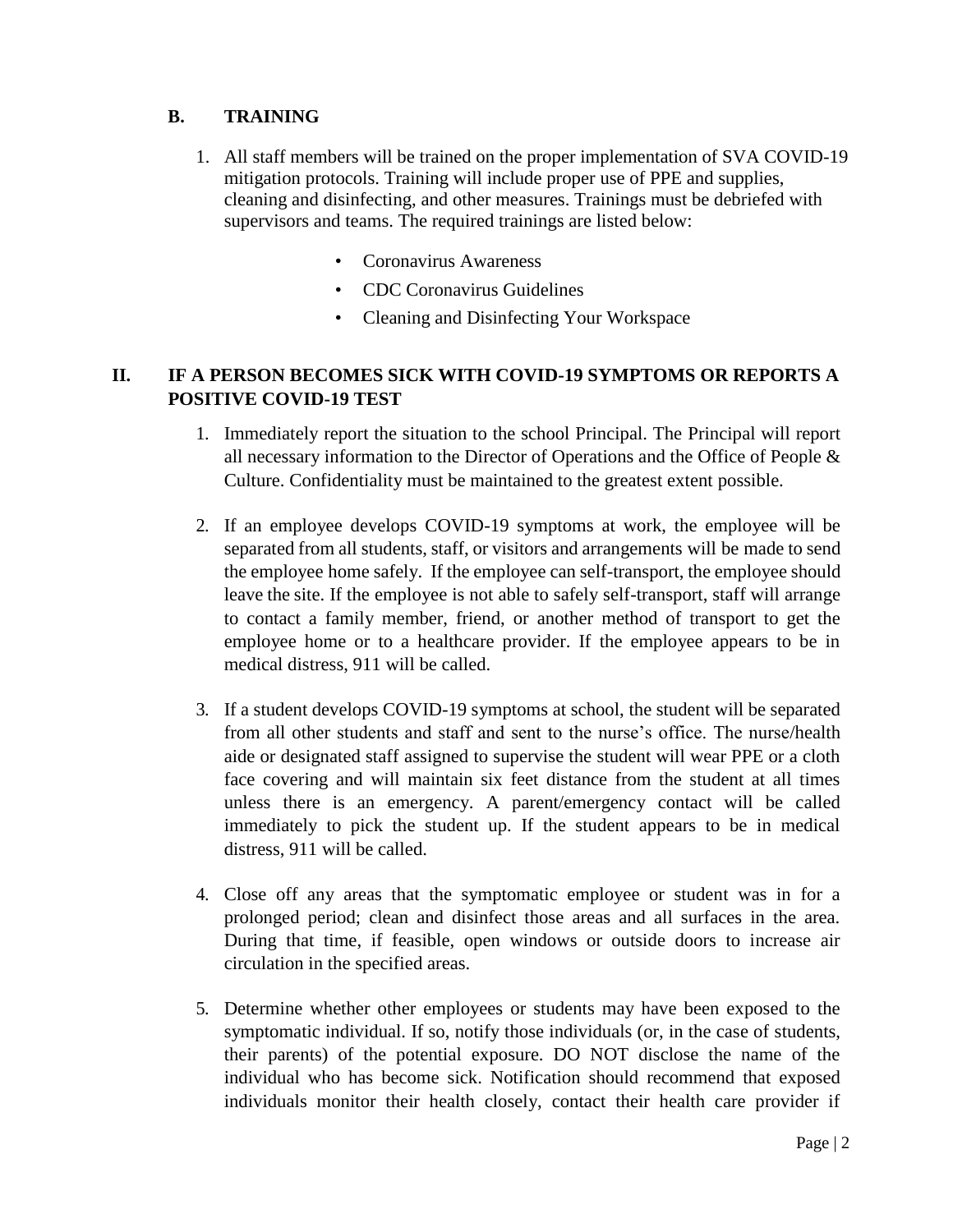possible, and self-quarantine per the most current CDC and/or SVA Guidelines (if the parent/guardian of the exposed scholar or the exposed employee opts for the self-quarantine option). All exposed individuals will be required to self-quarantine if any symptoms develop.

- 6. Employees who have developed COVID-19 symptoms or had a positive COVID-19 test may not return to the site until:
	- a. 24 hours have passed since your fever has gone away without feverreducing medications **and**
	- b. Respiratory symptoms have improved (e.g. cough, shortness of breath) **and**
	- c. 5 days have passed since symptoms first appeared
- 7. Employees who are exposed to COVID-19 must provide the Office of People and Culture with test results within the timeframe specified within the P&C provided Employee Notification Letter to ensure proper contact tracing can be completed quickly and efficiently.
- 8. Students who have developed COVID-19 symptoms or had a positive COVID-19 test may not return to the site until:
	- a. 24 hours have passed since your fever has gone away without feverreducing medications **and**
	- b. Respiratory symptoms have improved (e.g. cough, shortness of breath) **and**
	- c. 5 days have passed since symptoms first appeared

# **III. STEP TWO PROTOCOLS FOR HAVING STUDENTS ON CAMPUS**

### **A. DAILY SCREENING**

Students and parents will be informed that students must not come to school if they have **any** of the following symptoms:

- Fever (greater than or equal to  $100.4 \text{ F}$ ) or subjective chills
- Shortness of breath or difficulty breathing
- Muscle or body aches
- Sore throat
- Headache
- Fatigue
- Congestion or runny nose
- Cough
- Nausea or vomiting
- Diarrhea
- New loss of taste or smell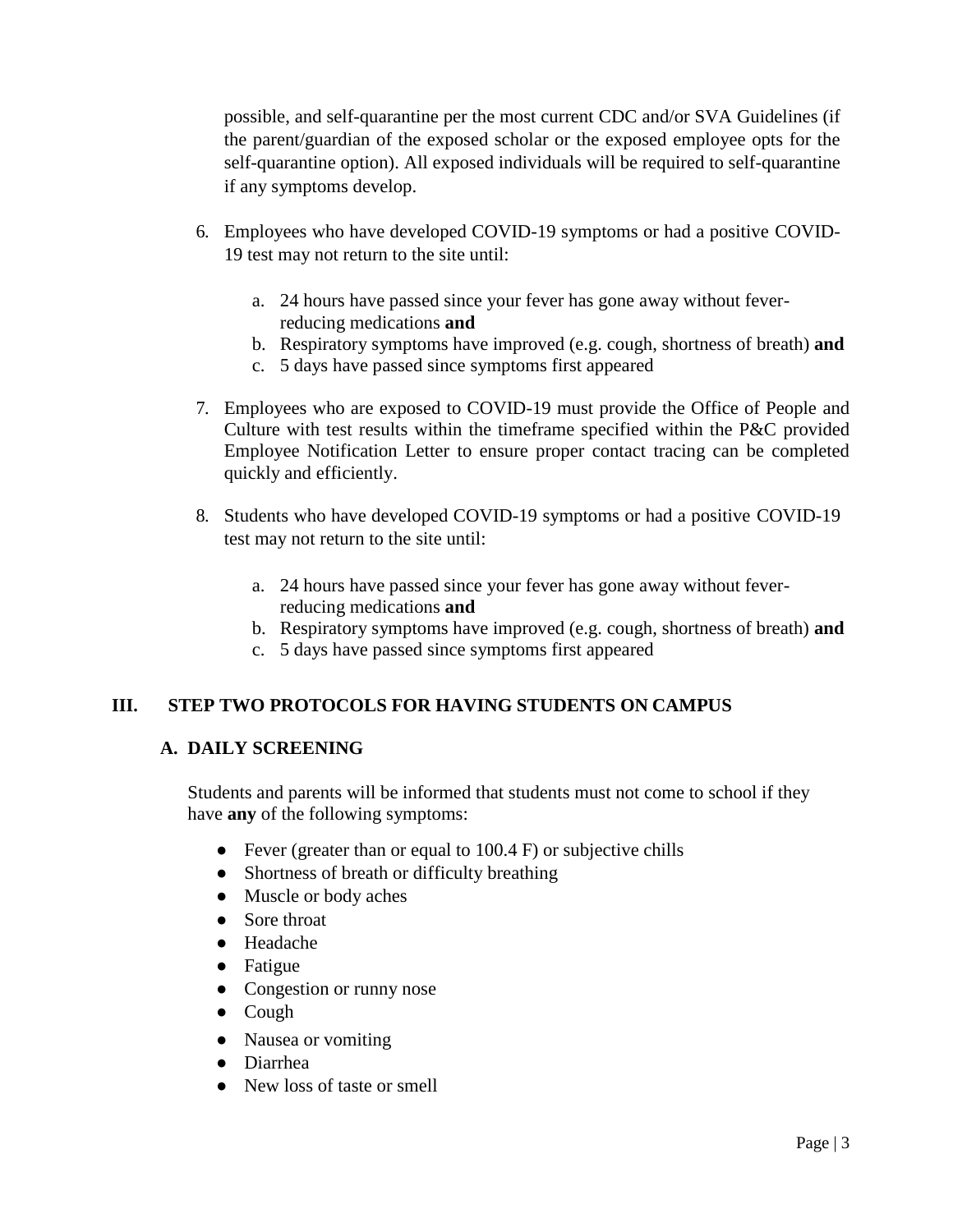## **1. Daily Screening at Home**

- Parents will be informed in registration documents, on the school website, and/or via email reminders that they should screen students for the above symptoms each morning, should self-report symptoms, and must keep students at home if any symptoms are present.
- Parents will be assured that students will have the opportunity to make up work missed due to symptoms of COVID-19.
- Schools will not give out attendance awards for the duration of the COVID-19 health crisis.

# **2. Daily Screening at School**

- Upon arrival at school, any student with visible symptoms of runny nose, cough, shortness of breath, or vomiting, or one who has a fever above 100.4 degrees will be taken to the health office. Parents may be contacted for pick up with the following EXCEPTIONS:
	- If the student has a runny nose and the nurse/health aide or staff designee observes there are no other symptoms, the designated staff member will contact the parent to inquire as to whether the student has had any other symptoms or if there have been any COVID-19 exposures in the home, and if not, the student may return to class.
	- If the student has health information on file that confirms a diagnosis of asthma or other respiratory condition and the nurse/health aide or staff designee observes that there are no other symptoms, the designated staff member will contact the parent to inquire as to whether the student has had any other symptoms or if there has been any COVID-19 exposures in the home; if not, the student may return to class.

### **B. HANDWASHING**

Reinforcement through announcements, teacher reminders, and posters will be utilized to remind students and staff that hands should be washed or sanitizer should be used when arriving to school, after touching items others have touched, after using the restroom, before and after eating, and before going home.

All students and staff will wash their hands with soap and water for at least 20 seconds or will use hand sanitizer with at least 60% alcohol at the following times:

- upon arrival at school (hand sanitizer if there is no sink available)
- after being outside for physical activity
- before and after lunch
- before leaving school for home
- after sneezing, coughing, or blowing nose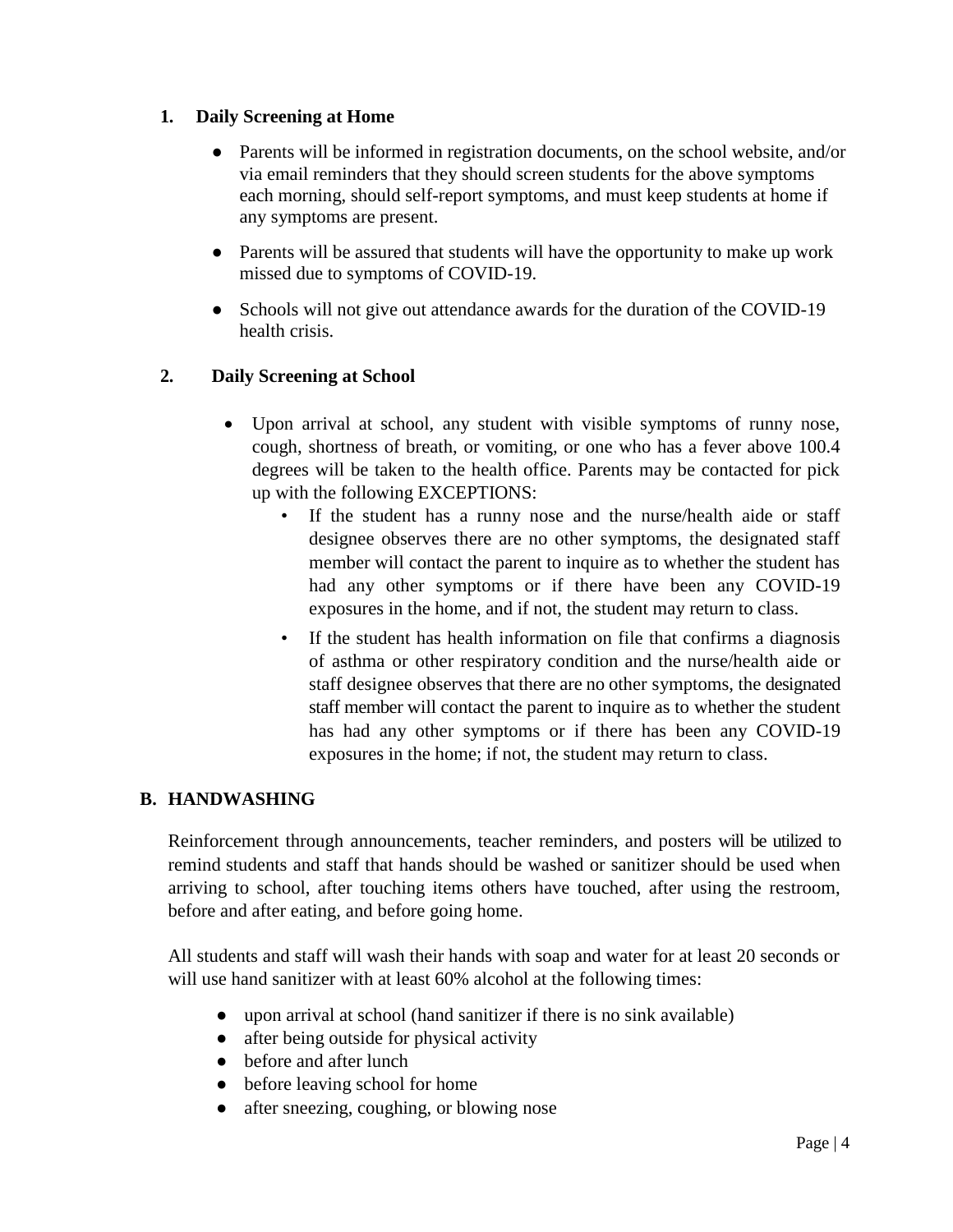• after physical contact with other staff or students

# **C. ENHANCED SOCIAL DISTANCING**

Students will be educated and reminded regularly by staff members to maintain three to six feet distance between individuals at all times possible.

To the greatest extent possible, students will remain with the same groupings and with the same staff throughout the day. Schedules for middle school students may be designed to allow the same groupings of students to move from subject to subject asmuch as possible.

Class sizes will be reduced as much as possible within the constraints of the number of students enrolled and the physical layout of the school; the class size average is 25 scholars.

# **1. Drop-Off/Pick-Up Procedures**

- Each school will review current duty procedures to expand the number of staff available for duty during drop-off and pick-up to provide additional capacity for assisting students and families. Each school will review current layouts to consider potential expansion of drop-off and pick-up locations to ease the potential of crowding.
- Pick-up and drop-off procedures at all schools must be reviewed to determine possible modifications, if necessary, that could include staggered times and alternate locations for walker/parent drop-off and pick-up. Two options could possibly be implemented to ensure physical distancing procedures are followed. These two options may be utilized independently or in conjunction with one another:
	- o Implement staggered drop-off times so that not all students arrive on campus at the same time. Stagger pick-up times similarly. School administrators should determine the staggered arrival and pick-up times in a way that best meets the individual school's needs and reduces the number of students in common areas at the same time.
		- As an example, grades K-4 could be scheduled to arrive between 7:30 and 7:45 a.m., with grades 5-8 scheduled to arrive between 7:45 and 8:00 a.m. OR students with last names A–L could be scheduled to arrive at 7:30 a.m., etc. The latter approach will be helpful for families with multiple children at the same site.
	- o Parents may be required to drop-off and pick-up students without getting out of the car, unless expressed permission from a site administrator is provided for good cause. If parents are prohibited from exiting the car, in special cases, a parent could be granted permission to get out of the car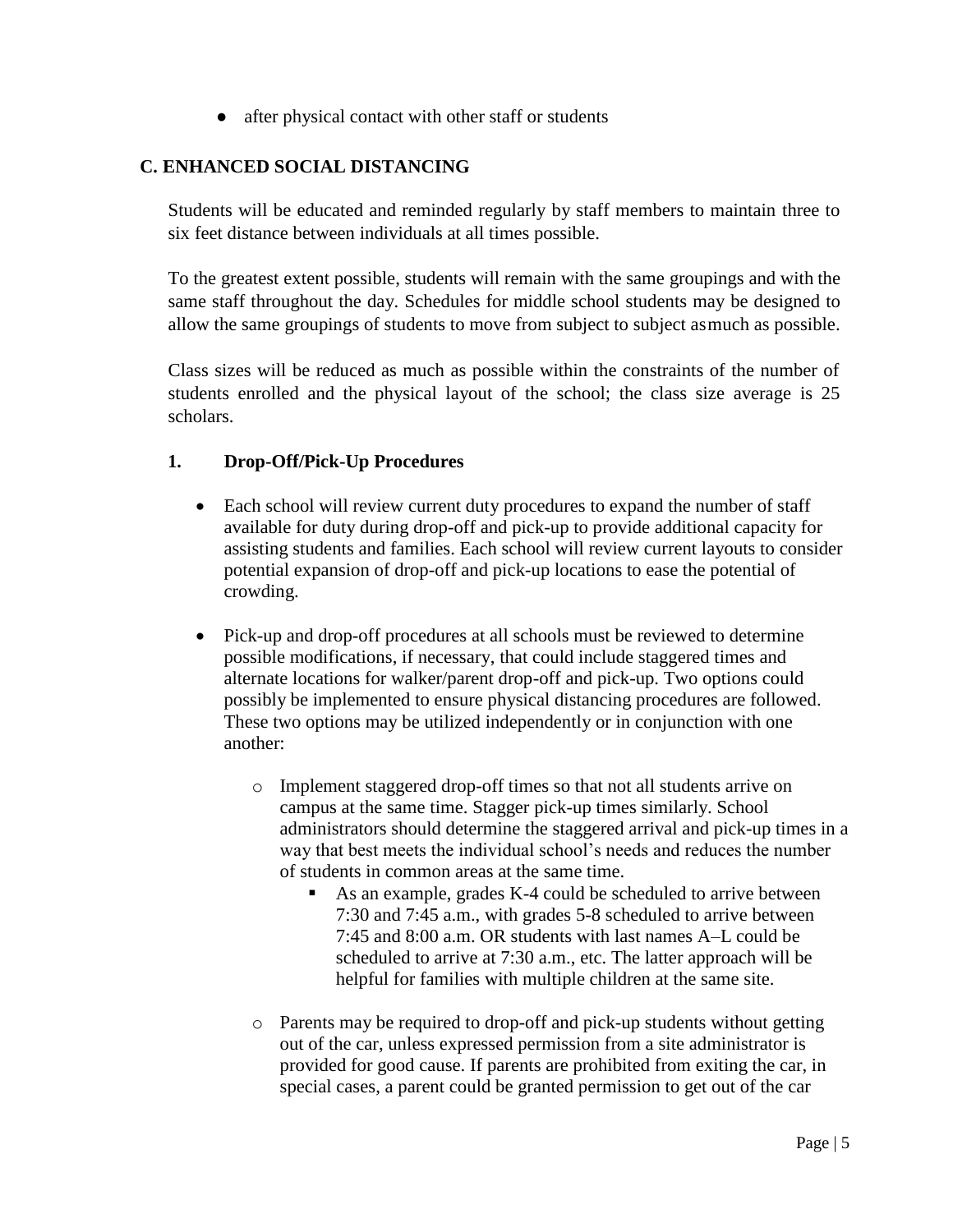during drop-off and pick-up. However, the student(s) should arrive to and leave school before or after assigned times for the majority of students.

# **2. Classroom Layout**

Students will be educated and reminded regularly by staff members to maintain three to six feet distance at all possible times. Due to the size of a classroom or the furniture used in a classroom, three to six feet of physical distancing may not be possible. Where possible, students should sit in individual desks three to six feet apart, if three to six feet apart is not possible, desks will be positioned as far from one another as possible.

Large tables for groups of students will not be used unless they are the only option.

Students will not be physically grouped to work together. However, teachers are encouraged to use technology to facilitate group work and group learning where appropriate for the age, subject, and capabilities of the students.

## **3. Hallways**

Students will be educated and reminded regularly by staff members to maintain three to six feet distance at all possible times.

Hallways will be marked with signage to direct students to stay on one side of the hallway for each direction of travel. Where possible, given the school layout, certain hallways may be designated one-way hallways.

# **4. Communal Spaces (Playgrounds, Lunch Rooms, Bathrooms, Front Office)**

# a. Playgrounds

- Students will be educated and reminded regularly by staff members to maintain three to six feet distance at all possible times.
- Individual classes may be assigned specific time slots to take students outside for physical movement with social distancing maintained at all times during outside time.
- Depending on the most current Coronavirus community spread data, per the site's zip code, student use of the playground equipment and classroom bins with equipment could be revoked if necessary to reduce the chance of a potential school outbreak.
- Teachers are encouraged to be creative in employing techniques to maintain social distancing during unstructured time. Classes sanitize hands when going to recess and when coming back in the school building.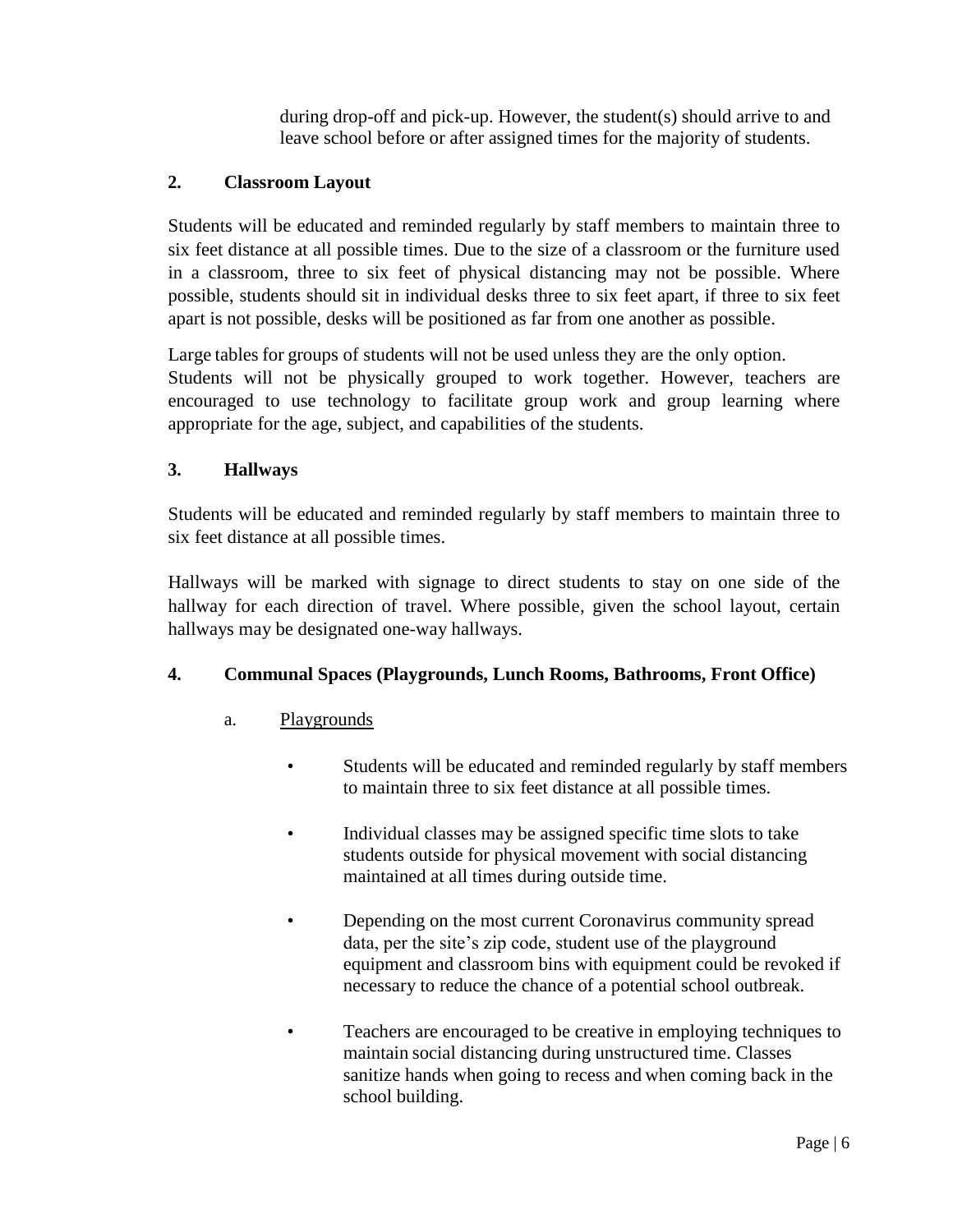# b. Cafeteria/MPR (Breakfast & Lunch)

- Students will be educated and reminded regularly by staff members to maintain three to six feet distance at all possible times.
- Staff and students will be required to wash hands or utilize hand sanitizer prior to entering and leaving the Cafeteria/MPR for breakfast and lunch.
- Condiments and utensil bins will not be available. Individually wrapped condiments and utensils will be provided.
- Breakfast and lunch will be eaten in the Cafeteria/MPR, with increased safety measures, including the following:
	- Marked tables indicating where students may sit
	- Limit multipurpose room seating to the number of assigned seats
	- Lunch periods will be staggered to reduce the number of students in one area at a time
- Outdoor eating areas to promote proper social distancing protocols may be offered if a school can accommodate for such an option.
- Breakfast and lunch will be served on disposable food items (trays, plates, etc.), if possible. If disposable items cannot be used, the food service staff will collect items while wearing gloves.
- Students are prohibited from sharing food items with one another.

# c. Bathrooms

- Students will be educated and reminded regularly by staff members to maintain three to six feet distance at all possible times.
- Students will enter bathrooms in a group no larger than the number of stalls/urinals in the bathroom and will be directed to maintain social distancing. When washing hands students will be asked to keep an empty sink between them if possible.
- Posters reminding students of proper handwashing techniques will be placed in all bathrooms.

# d. Front Office

• There is a protective shield at the front office receptionist area to form a barrier between the front office staff and campus visitors.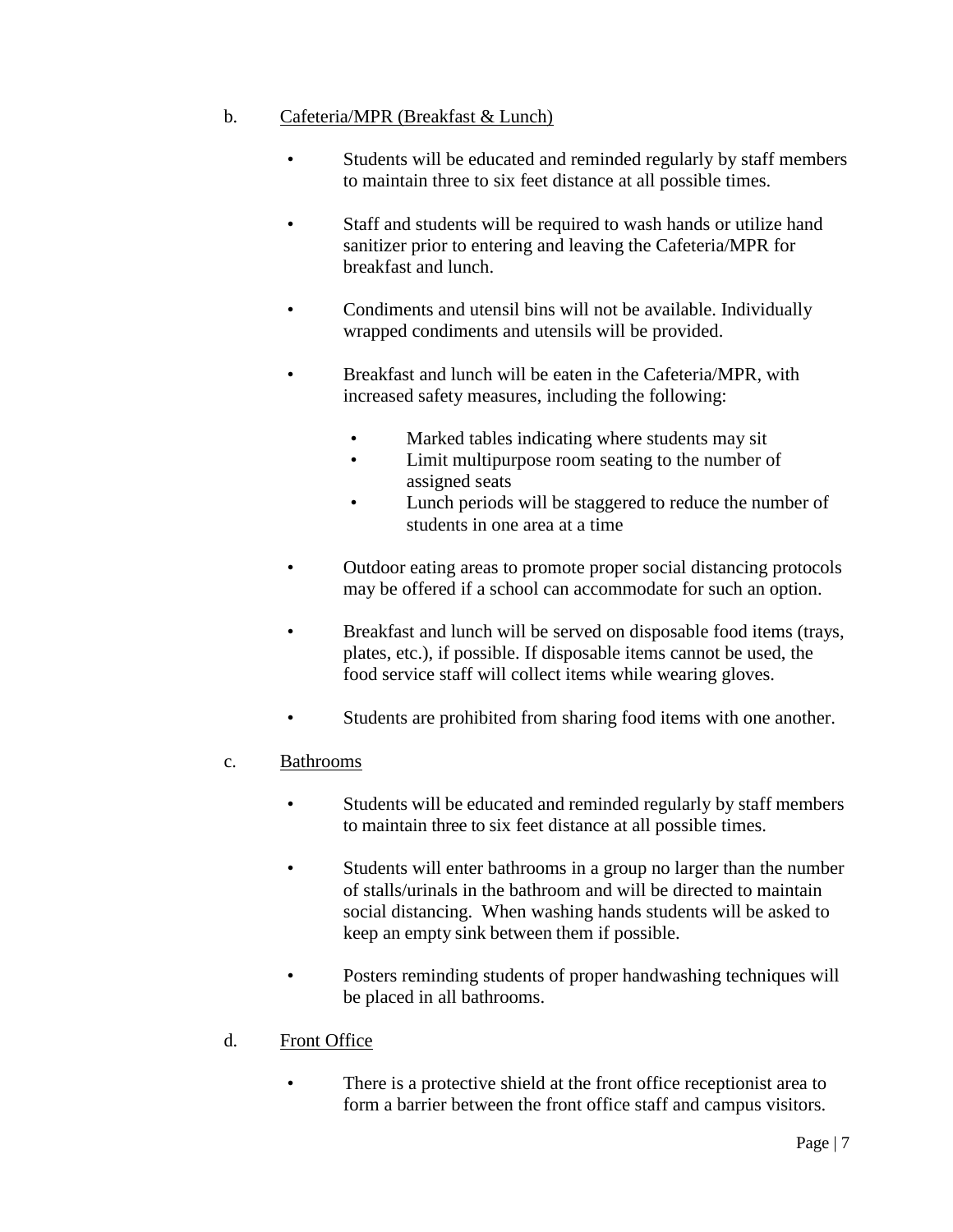Signage will be utilized to ensure proper social distancing measures are followed at all times.

# **5. Visitors to School**

Schools will limit nonessential vendors, visitors and volunteers. Parent volunteers could potentially not be utilized during the COVID-19 health crisis.

# **6. Face Coverings**

Per the most up-to-date guidance provided by the Centers for Disease Control (CDC), masks are optional at SVA as long as the community spread stays at a "low" or "medium" Community Level. If the Community Level advances to the "high" category, masks will be required at the respective campus location(s).

Public health experts recommend masking for individuals who are at a high risk for severe illness and/or for those who wish to wear a mask. The Maricopa County Department of Public Health (MCDPH) strongly recommends anyone with a known exposure wear a mask for 10 days following the exposure; and anyone experiencing ill respiratory symptoms, but was not recently exposed and/or is not COVID-19 positive, should wear a mask around others until symptoms subside.

If an individual tests positive for COVID-19, they are required to isolate at home for five days and wear a mask for an additional five days.

Students should bring their own cloth face coverings to and from school, and the face coverings should be labeled with the student's name or decorated in an identifiable way so it can be easily located.

# **D. STUDENT BELONGINGS/MATERIALS**

For younger grades, student belongings will be kept on individual hooks, in bins or in cubbies labeled with each student's name. Belongings should be sent home for cleaning each day.

School supplies should not be shared among students. Where a school supply or piece of equipment must be shared by students (for instance, a pencil sharpener or blocks/toys), the item must be wiped down with disinfectant by a staff member after each use.

# **E. CLEANING AND DISINFECTING**

All frequently touched surfaces, such as door handles, sink handles, water dispensers, desks, and learning tools must be cleaned and disinfected daily. If/when any of the following are permitted for use, playground, sports equipment, and any other shared items must be cleaned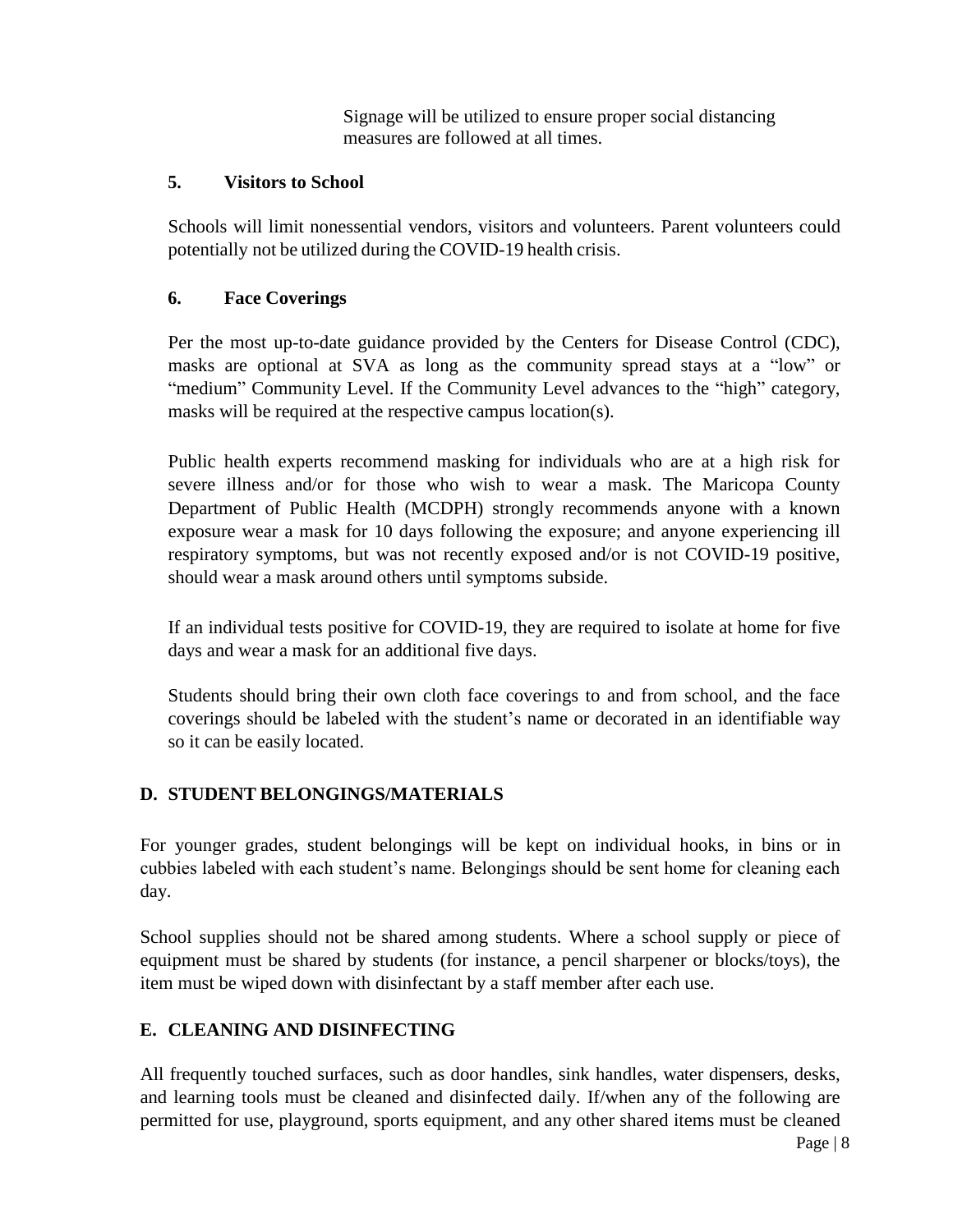and sanitized daily.

The Building Maintenance Coordinator and nightly janitorial company will provide increased cleaning of surfaces and bathrooms throughout the day and/or after school hours.

The nightly janitorial company will:

- Sanitize and wipe desks and chairs in the classrooms
- Sanitize all high-contact areas and surfaces such as doorknobs, light switches, handrails, water dispensers, etc.
- Disinfect each classroom, restroom, office and other common areas
- Fog workspaces or other common areas as necessary

# **F. FIELDTRIPS/ASSEMBLIES/EXTRACURRICULAR ACTIVITIES**

In-person field trips are an option as long as CDC Coronavirus Guidelines can be properly applied. In addition, teachers have the option to participate in virtual learning opportunities (such as virtual tours of museums) to enhance students' educational experiences.

School-wide assemblies may be held in-person or virtually. Virtual school-wide assemblies, with student groups remaining in their classrooms, may be encouraged to increase safety while promoting a sense of community among students and staff.

Extracurricular activities will be canceled unless the activity can be conducted in compliance with these protocols and the recommended CDC Coronavirus Guidelines.

# **G. SCHOOL NURSE/HEALTH AIDE**

All student health information will be maintained confidentially. The school nurse/health aide or designated staff member shall report information that a student has had a positive COVID-19 test or has become sick with a presumptive COVID-19 case to the Principal.

When there is an individual with symptoms onsite, the school will send the individual to the health office immediately. The school nurse/health aide or designated staff member will isolate the individual, and contact the parent for pickup. The staff designee will call 911 if there is breathing distress or other conditions that warrants it.

# **H. ACKNOWLEDGMENT OF SCHOOL PROTOCOLS**

Parents may be asked to sign an Acknowledgement of School Protocols prior to their child's return to in-person instruction.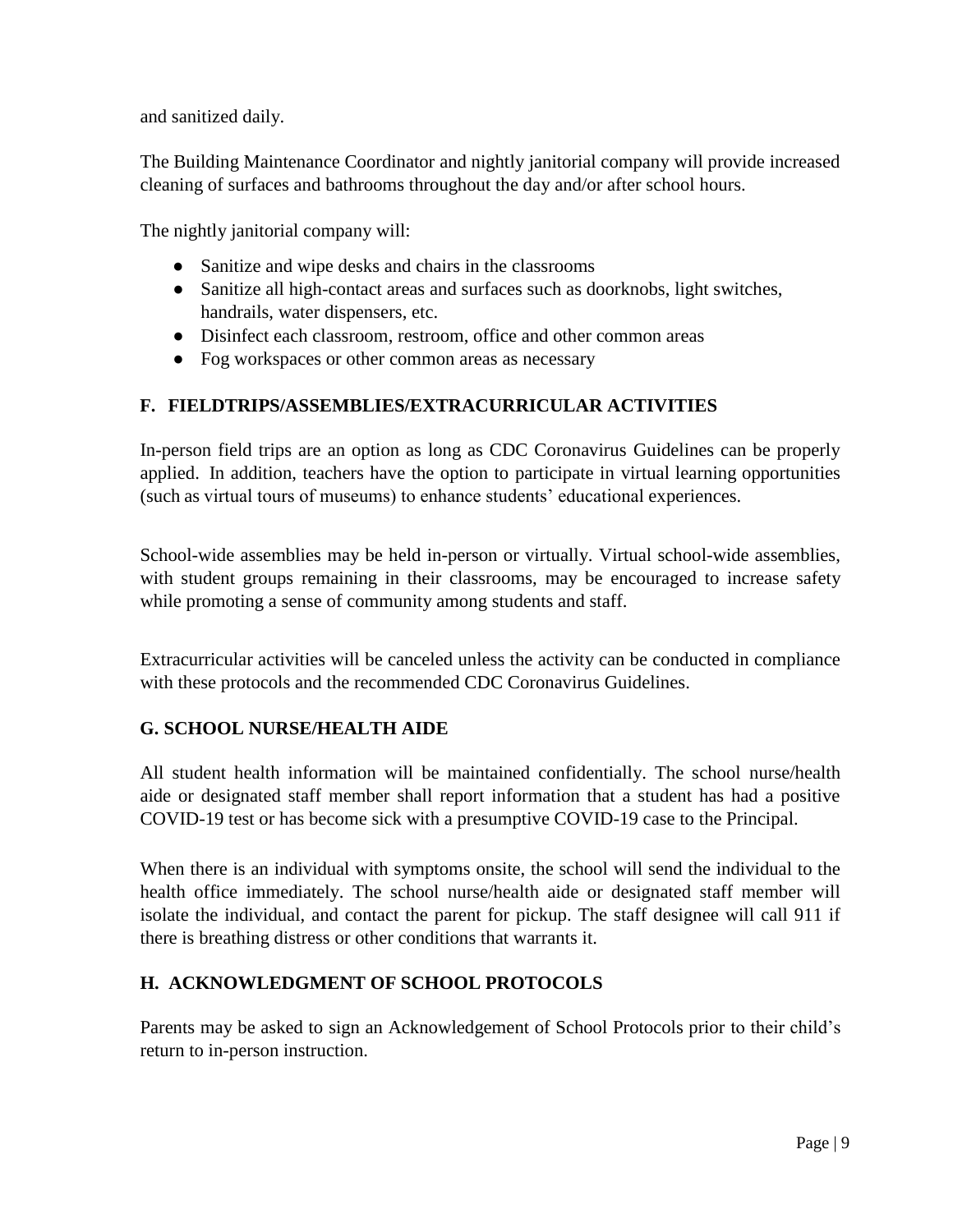# **IV. STEP TWO PROTOCOLS FOR EMPLOYEES ON CAMPUS**

## **A. EXPOSURE ASSESSMENT**

Prior to allowing employees to report to work, school administration, in conjunction with relevant site supervisors and department supervisors, will assess each worksite to determine whether personal protective equipment ("PPE") is necessary for specific positions in order to limit the spread of COVID-19. If a position is determined to require PPE, such PPE will be provided to staff at no cost and staff will be trained on its correct use.

## **B. DAILY SCREENING**

Employees may not report for work if they have any of the following symptoms and must selfreport any symptoms that develop during the day:

- Fever or chills
- Shortness of breath or difficulty breathing
- Muscle aches
- Sore throat
- Headache
- Fatigue
- Congestion or runny nose (unless the employee has seasonal allergies and no other symptoms)
- Cough
- Vomiting
- Diarrhea
- New loss of taste or smell

An employee's temperature may be taken daily by a designated staff member when the employee reports to work. If the designated staff member has access to a non-contact thermometer,such device will be used. If the designated staff member does not have access to a non-contact thermometer, s/he will wear gloves, will change gloves between each temperature check, and will wear a cloth facemask. Thermometers will be disinfected between uses according to the manufacturer's instructions. If an employee's temperature is above 100.4, the employee will be sent home for the day. Employees are directed to stay home if they have any of the symptoms identified above.

### **C. HANDWASHING**

All employees will wash their hands with soap and water for at least 20 seconds, or will use hand sanitizer with at least 60% alcohol at the following times, at a minimum:

- upon arrival at school
- after being outside for physical activity
- before and after lunch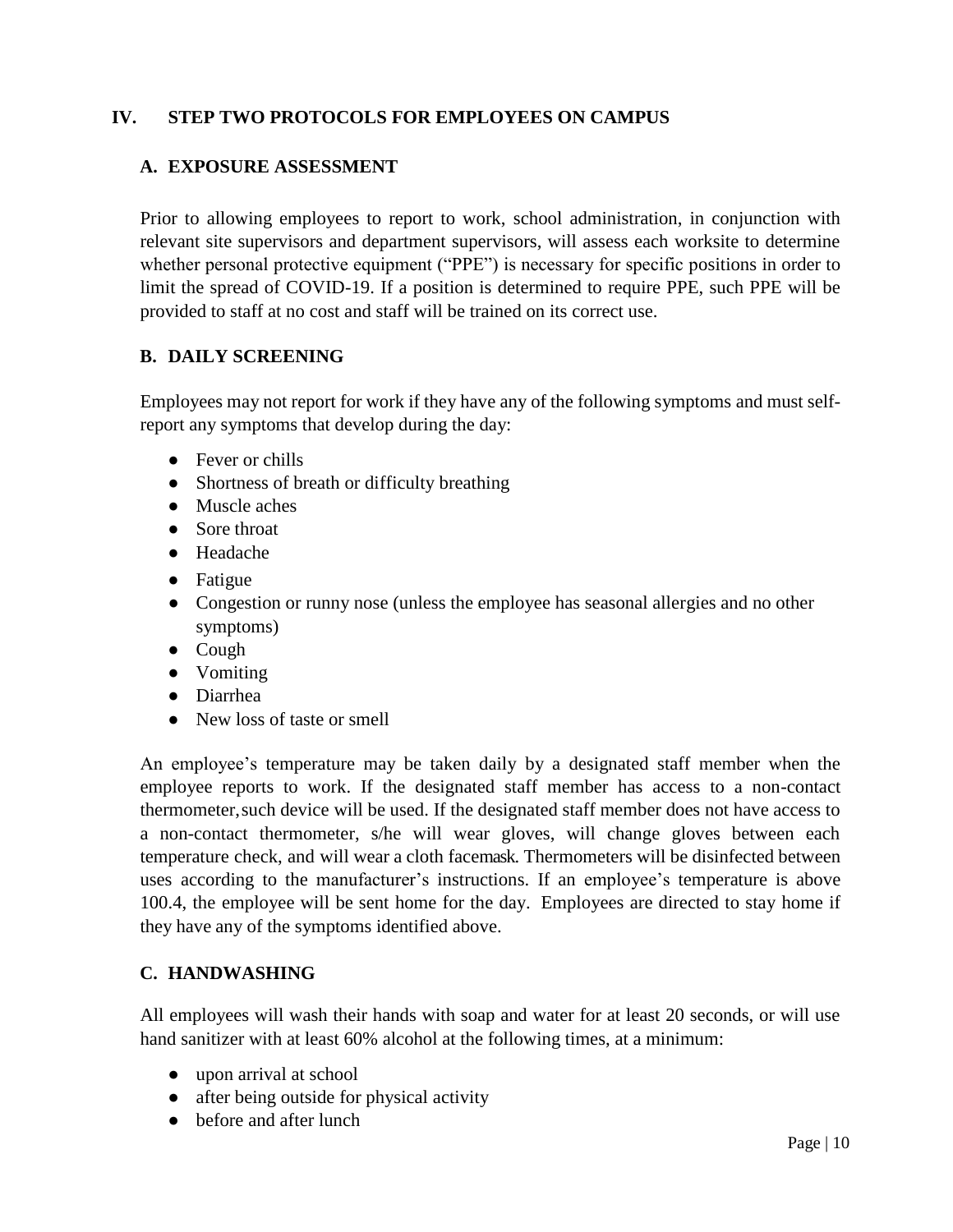- prior to leaving school for home
- after sneezing, coughing, or blowing nose
- after physical contact with other staff or students

# **D. ENHANCED SOCIAL DISTANCING**

Employees are required to maintain six feet of distance between individuals at all times unless it is not physically possible, or for a student's safety, less space is required. If a situation arises that requires a staff member to touch a student or another staff member (for instance, if a student requires toileting help, is having a physical emergency, or requires a two-person restraint), the staff member will resume social distancing as soon as safely possible and will wash hands and disinfect any surfaces touched.

# **E. CLOTH FACE COVERINGS**

Per the most up-to-date guidance provided by the Centers for Disease Control (CDC), masks are optional at SVA as long as the community spread stays at a "low" or "medium" Community Level. If the Community Level advances to the "high" category, masks will be required at the respective campus location(s).

Public health experts recommend masking for individuals who are at a high risk for severe illness and/or for those who wish to wear a mask. The Maricopa County Department of Public Health (MCDPH) strongly recommends anyone with a known exposure wear a mask for 10 days following the exposure; and anyone experiencing ill respiratory symptoms, but was not recently exposed and/or is not COVID-19 positive, should wear a mask around others until symptoms subside.

If an individual tests positive for COVID-19, they are required to isolate at home for five days and wear a mask for an additional five days.

# **F. CLEANING AND DISINFECTING**

All frequently touched surfaces in work areas, such as door handles, sink handles, water dispensers, desks, and learning tools must be cleaned and disinfected daily. Staff members are expected to clean and disinfect workspaces when they arrive to work and just before leaving work.

The janitorial company will clean, sanitize and disinfect all classrooms, offices, etc. nightly.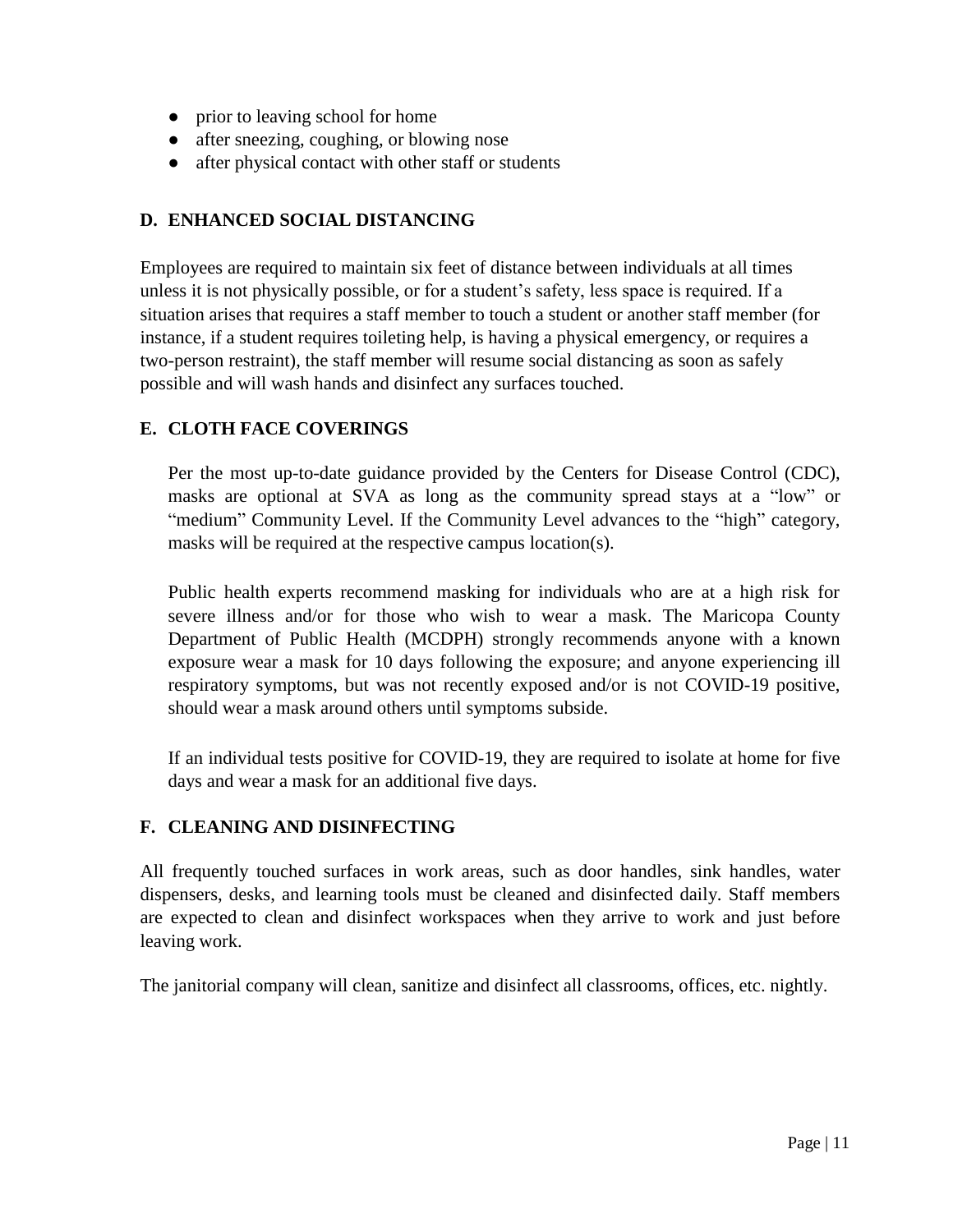# **V. STEP THREE PROTOCOLS FOR HAVING STUDENTS ON CAMPUS**

# **A. INTRODUCTION**

Step 3 protocols are established based on community monitoring that reveals even lower levels of community spread of COVID-19 than in Step 2. Consult with local health officials for guidance. When a district, or a specific school site, progresses to Step 3, the Step 2 protocols should remain in place with the following exceptions:

## **B. SOCIAL DISTANCING**

Social distancing protocols may be relaxed somewhat during Step 3. Staff members will continue to educate and regularly remind students to maintain three to six feet of distance between individuals at all times possible. However, increased social interaction among classes is permissible.

Note: Nonessential vendors, visitors and volunteers at school may continue to be prohibited. If vendors, visitors and volunteers are permitted on campus, they will be limited in number and must agree to adhere to SVA's social distancing, mask and other protocols.

## 1. Drop-Off/Pick-Up Procedures

If staggered drop-off and pick-up times with specific time slots assigned to families was adopted, school sites may revert to a single drop-off/pick-up window for all families. If a drop-off/pick-up process with a prohibition on parents getting out of the car was adopted, this may be lifted.

### 2. Communal Spaces

- Playgrounds: Step 3 protocols permit classes to have staggered use time on playground equipment.
- Cafeteria/MPR will remain open for breakfast and lunch, with increased safety measures, including the following:
	- o Students will be educated and reminded regularly by staff members to maintain three to six feet distance at all possible times.
	- o Staff and students will be required to wash hands or utilize hand sanitizer prior to entering and leaving the Cafeteria/MPR for breakfast and lunch.
	- o Condiments and utensil bins will not be available. Individually wrapped condiments and utensils will be provided.
	- o Tables will be marked indicating where students may sit